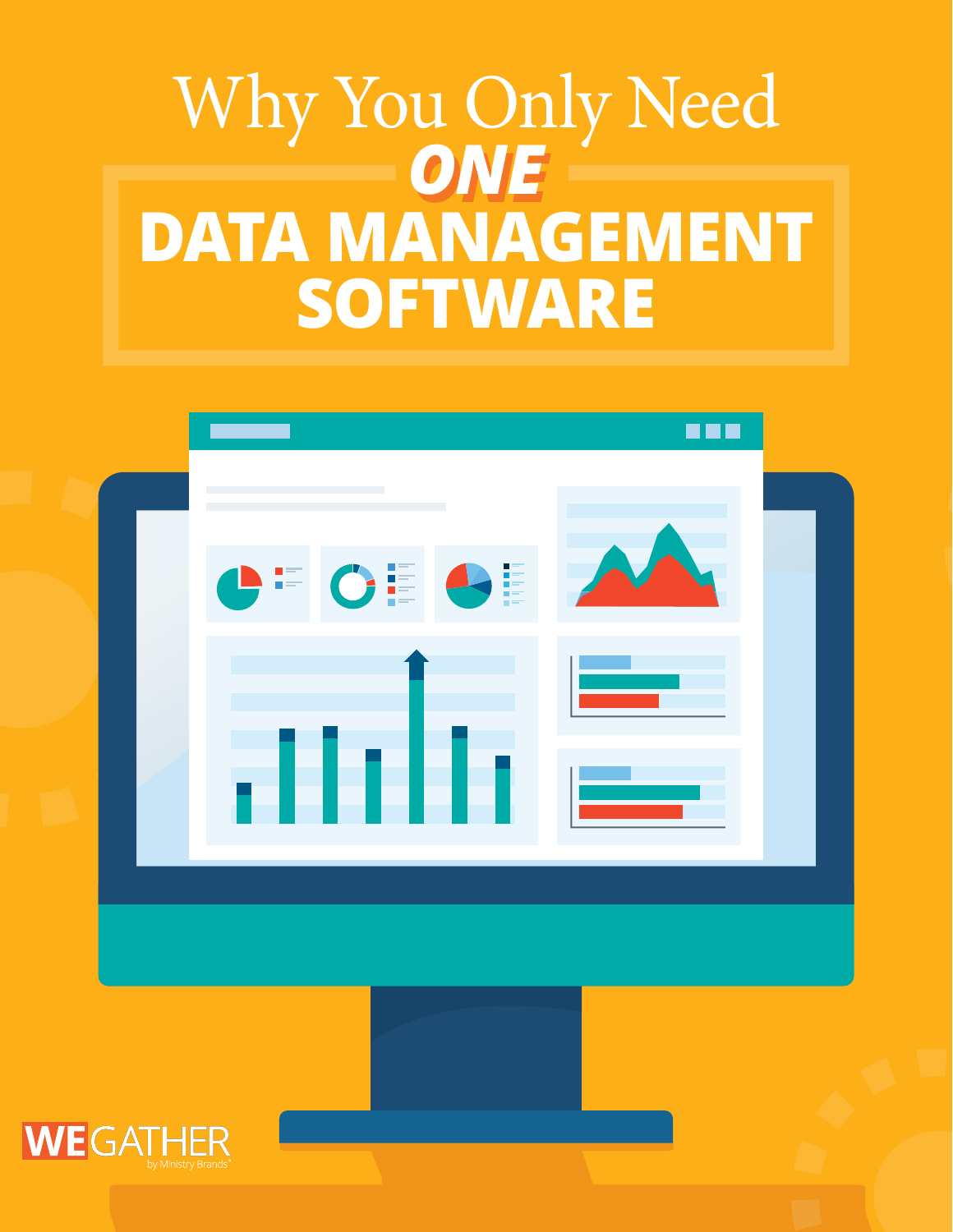

## **Why You Only Need** *ONE*  **Data Management Software**

No matter what line of work you're in, it's inevitable that you'll need management software. And guess what? It's hard to figure out which one to choose from. It's hard for those making the decision, for those implementing the change, and for those who end up with the final product. With that in mind, there are several factors to look at when adding data software to your parish office. Here are some aspects to consider when deciding which one to use.

#### **DEFINE YOUR "BUSINESS GOALS"**

Whether you're a Fortune 500 company or a rural Catholic parish in the heart of America, you need to have a business goal in order to figure out where you want to be and how you want to get there. For parishes, that goal includes the cost of providing essential sacraments such as the Eucharist and Reconciliation, as well as funding the numerous ministries that the local community depends on.

With this in mind, each goal that a parish focuses on will depend on the community it resides in (needs and wants), as well as the type of faith community it strives to serve. A parish that is stationed in a large city may find that there is a huge need for homeless assistance, so one of their prime ministries is a food pantry. Another parish only a few miles away might discover that there is a large portion of senior citizens that need assistance, so they offer a rideshare program to help them get to doctor offices for appointments, the store for groceries, or to the social security office for benefits.

If your parish is having difficulty figuring out which goals to choose from, it's time to look at that specific angle by collecting the information out there that will help narrow down the choices. And that's where data collection software is essential to the process.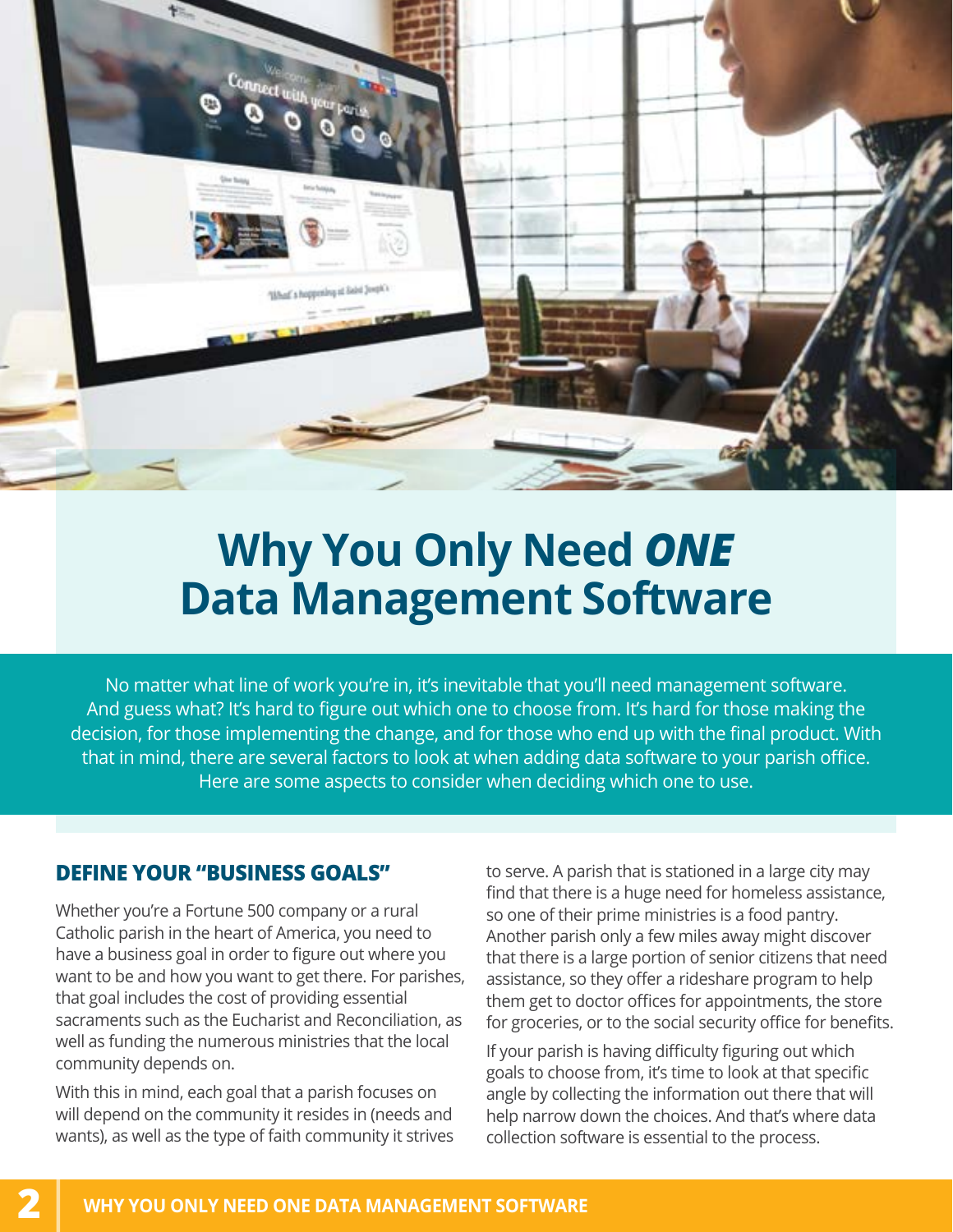#### **COLLECT ONLY THE DATA YOU NEED**

While it's good to collect as much information as possible to make informed decisions, it's not necessary to collect all that is available. So, start with the basics, and then expand if time allows (and it's relevant to your goals). Some areas to look at include:

#### **PARISH**

- Mass attendance (all Masses not just once a year!)
- ZIP codes of all registered parishioners
- The number of children baptized compared to the number of teenagers confirmed

#### **COMMUNITY**

- Median/average income within your ZIP code and surrounding area
- Significant demographics in your area, like a particularly large number of senior citizens, college students or another group
- Unemployment rates

Once you look at these factors, then expand your search to see if there are already churches or non-profits in your area already serving these needs. If there are 10 food pantries, it's safe to say that your parish can join forces with a ministry to strengthen its mission or focus on a different area that isn't being covered.

#### **STRATEGIZE WITH ESSENTIAL DEPARTMENTS**

While we may not call them departments, your parish does have separate branches. Think liturgy and worship, social justice, finance, marriage and family, etc. Too often, we tend to think of these as separate entities, rather than part of the whole organization. That is why when it comes to choosing a software program that works, you need to consider all the departments that will (or should) be using it.

You may not think that a data gathering software system that keeps track of parishioner data could also be used for the social justice ministry team. Or that a system to keep track of sacramental records could also

*While it's good to collect as much information as possible to make informed decisions, it's not necessary to collect all that is available. Start with the basics, and then expand if time allows.* 

be useful for the finance department to keep track of parishioner giving. But that's what you need to consider when investing in a new (and oftentimes expensive!) program — can we all find value in what it can do?

#### C **ADVANTAGES** *Increase Productivity & Eliminate Redundancies*

While it may be tempting to look at a whole slew of software that will benefit each group — maybe a software designed specifically for liturgy, another for finance, etc. — there are some great benefits to finding one system that can hold everyone's data, and subsequently allow all parish personnel access.

Say for example that your parish needs an accounting system to hold all parishioner financial data, along with the ability to produce year-end statements and easily transfer in and out of bank accounts. At first glance, you may be hard pressed to think of another ministry in your parish that could also benefit from that data, but you'd be wrong. Stewardship ministry — specifically annual giving — can make great use of this parishioner data by knowing how to target potential donors and figuring out which current donors might be open to giving more.

|           |                                                                                                  |                   | ÷.<br>$\alpha$<br>All will<br>Seenth Households and more                                    |  |  |               |
|-----------|--------------------------------------------------------------------------------------------------|-------------------|---------------------------------------------------------------------------------------------|--|--|---------------|
| nt        |                                                                                                  |                   |                                                                                             |  |  |               |
| 詽         | WeGather                                                                                         | Home Households v | Reishisters v Cases v Reports v Runds v                                                     |  |  | Batch         |
|           | Households<br>All Households =                                                                   |                   |                                                                                             |  |  |               |
|           | 50+ haves + Sorhad by Household Name + Ethenol by all futurations + Globated a faw security ago. |                   |                                                                                             |  |  |               |
|           | HOUSEHOLD NAME T                                                                                 |                   | v PHOME                                                                                     |  |  | $w$ . EMAIL . |
| $\pm$ .   | Allahige Hausehold                                                                               |                   | Souls Attrib Journey                                                                        |  |  |               |
| 3         | Anderson Hisusehold                                                                              |                   | <b>MARKETS ARREST</b>                                                                       |  |  |               |
| ×         | <b>Balt Howelroad</b>                                                                            |                   | <b>CONTRACTOR</b><br><b>ANTI-ALEA DANA</b>                                                  |  |  |               |
| $\lambda$ | Sibey Hiruseficild                                                                               |                   | <b><i>ASIA (MILL-MILL)</i></b>                                                              |  |  |               |
| s         | Stackater Hawarhold                                                                              |                   | Concert of the Concert of the<br><b>Bill Avenue Richille</b><br><b><i>Contract Form</i></b> |  |  |               |
| ×.        | Brittsin Household                                                                               |                   | ATO AND ROTA                                                                                |  |  |               |
| ÷         | <b>Bulliery Househord</b>                                                                        |                   | Juck and a soldier                                                                          |  |  |               |
| s.        | Catixal Household                                                                                |                   | KIN INS AZE                                                                                 |  |  |               |
| ٠         | Devey Household                                                                                  |                   | <b>BUT THIS ASTA</b>                                                                        |  |  |               |
| 10        | Drinkell Household                                                                               |                   | USA 674-C786                                                                                |  |  |               |
| 11        | Elsbury Household                                                                                |                   | OR DAILY ROOM                                                                               |  |  |               |
| $^{12}$   | Epilet Household                                                                                 |                   | <b>FOT GIRS SKOR</b>                                                                        |  |  |               |
| $\pm 1$   | Fairbarch Housefrott                                                                             |                   | <b><i>USA LAW DOWN</i></b>                                                                  |  |  |               |
| 34        | <b>Regardmovehold</b>                                                                            |                   | <b>MFT 4-25 JANA</b>                                                                        |  |  |               |
| 25        | Promotion Managemental                                                                           |                   | <b>ED-USEAU</b>                                                                             |  |  |               |
| to at     | Garcia Household                                                                                 |                   | Jack sciely diving                                                                          |  |  |               |